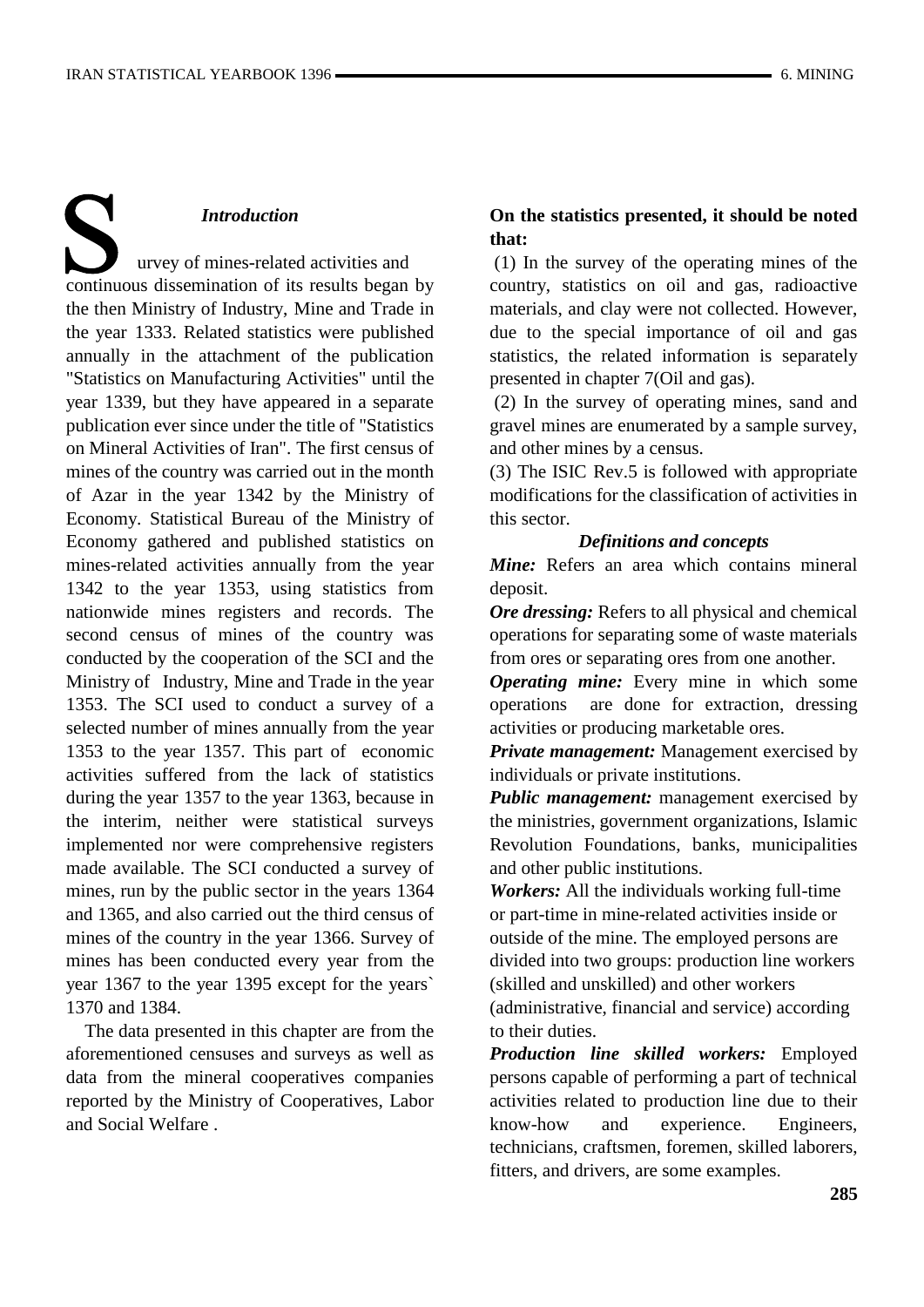*Production line unskilled workers:* Persons working in production line whose jobs do not require any specific training or experience; such as laborers and porters.

*Other workrs (administrative, financial and service):* Employed persons engaged in clerical, administrative, financial and services activities in mines or their central offices but not engaged directly in extraction and production activities.

 In presentation of statistics on employed persons, it is noteworthy that the method of "average number of employed persons" has been employed in the calculation.

*Compensation of employees:* See "Chapter 5, Definitions and concepts".

*Mineral production:* All minerals obtained from a series of extraction activities which make them marketable. It should be mentioned that in some mining activities, minerals are supplied to the market without undergoing dressing process, whereas in others, minerals are supplied to the market after a series of physical and/or chemical treatments for separating some of the waste from ores, separating ores from one another, or increasing fineness of raw material. In addition, in one mining activities, several minerals may be produced. For example, copper ore mining activity includes minerals of copper ore and copper and molybdenum concentrates production.

*Value of products:* Value of extracted ores, value of processed minerals at the mine and saleable mineral waste products at producer prices at the mine.

*Investment (changes in the value of capital properties):* See Chapter 5, Definitions and concepts.

*Value added:* Value of receipts (outputs) less the value of payments (inputs).

*Value of receipts (outputs):* Value received for the producing and non-producing services.

*Value of payments (inputs):* Value paid for the services.

*Cooperative:* See Chapter 5, Definitions and concepts.

*Mines cooperative:* A cooperative company engaged in excavation, exploitation, and sales of minerals obtained from operating mines

### *Selected information*

According to the results of national operating mines survey in the year 1395, there were a number of 4913 operating mines. The results show that a total of 93486 workers were working in these mines and the number of workers increased by 2.5 percent compared to the year 1394.

In the year 1395, the value of mines products amounted to 165734101 million rials. Iron ore, copper ore and decorative stones with 77607538, 40355435 and 9825809 million rials accounted for highest annual production value, respectively. In the year 1395, the value added of the nation's operating mine amounted to 123275908 million rials. Iron ore, copper ore, and decorative stones with 53151619, 32524226 and 8124733 million rials had the highest value added, respectively. Total value-added of these mines accounted for more than 76% of the sector's total value added.

Moreover, Kerman, Yazd and East Azarbayejan with 55308212, 16488886 and 10974733 million rials had the highest value added of the nation's operating mines among the Ostans.

In the year 1395, an amount of 20368200 million Rials of new investment was made, of which 71% related to machinery, durable tools and office equipment, 13% to the construction and installations, 2% to development and exploration, and 2% to private roads.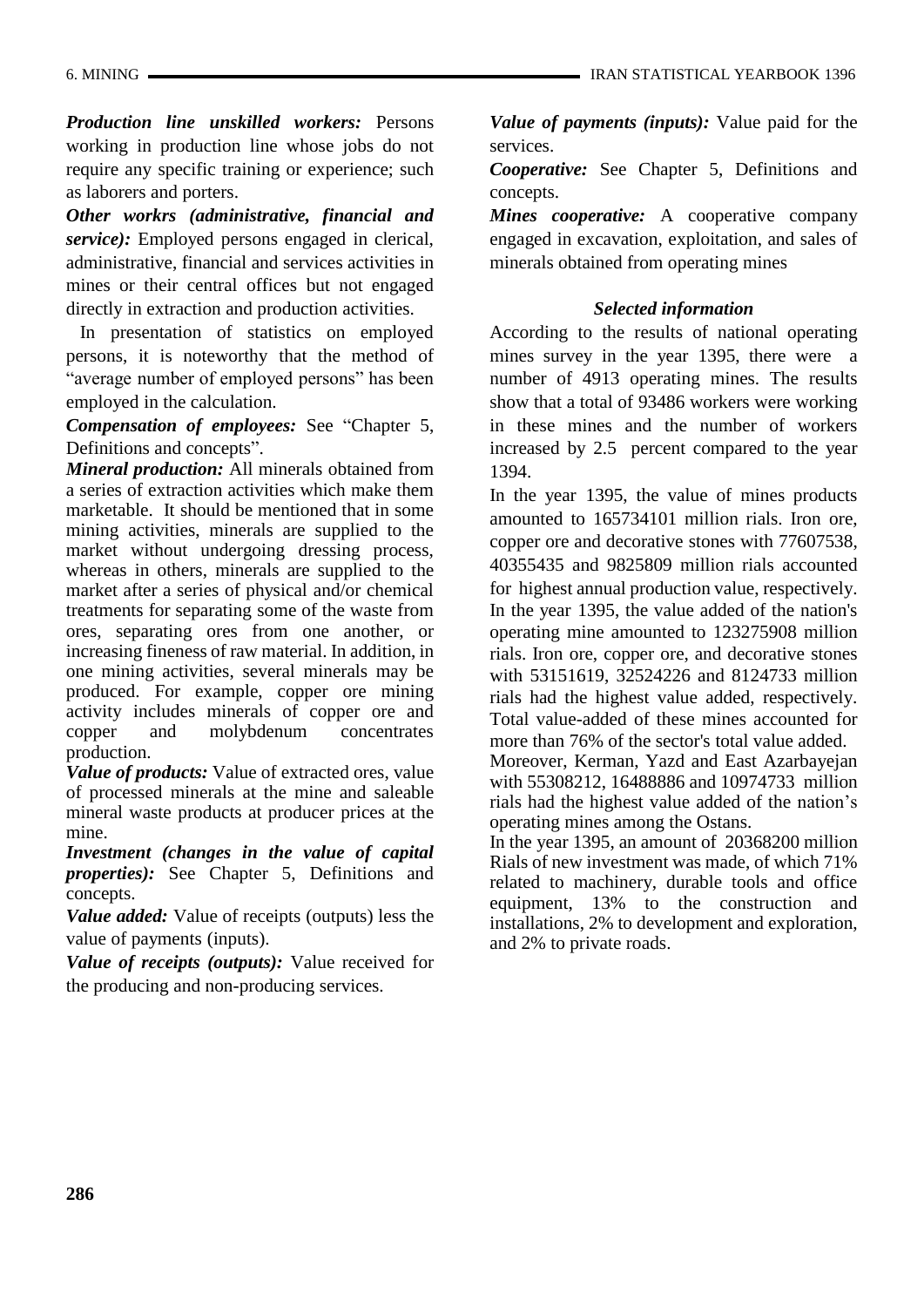|                        | Number of mines |                    |                  |               |                 |           |                                               |
|------------------------|-----------------|--------------------|------------------|---------------|-----------------|-----------|-----------------------------------------------|
|                        |                 | Type of management |                  |               | Production line |           |                                               |
| Year and Ostan         | Total           | Private            | Public           | Total         | Skilled         | Unskilled | (administrati<br>ve financial<br>and service) |
|                        | 2892            | 2548               | 344              | $55560^{(1)}$ | 28013           | 14939     | 12608                                         |
|                        | 3582            | 3301               | 281              | $60062^{(1)}$ | 31107           | 16146     | 12810                                         |
|                        | 5246            | 5036               | 209              | 84528         | 45159           | 21280     | 18089                                         |
|                        | 5316            | 5124               | 192              | 84922         | 46721           | 20261     | 17941                                         |
|                        | 5445            | 5276               | 170              | 94640         | 50886           | 22808     | 20946                                         |
|                        | 5355            | 5199               | 156              | 91869         | 51499           | 21372     | 18998                                         |
|                        | 5214            | 5056               | 158              | 91211         | 52975           | 19878     | 18358                                         |
|                        | 4913            | 4744               | 169              | 93486         | 54826           | 20337     | 18323                                         |
| East Azarbayejan       | 211             | 208                | 3                | 4741          | 2571            | 1526      | 643                                           |
| West Azarbayejan       | 300             | 293                | 7                | 2719          | 1579            | 390       | 750                                           |
|                        | 92              | 86                 | 5                | 574           | 382             | 91        | 101                                           |
|                        | 358             | 347                | 10               | 5393          | 3332            | 804       | 1257                                          |
|                        | 24              | 22                 | 2                | 418           | 212             | 100       | 106                                           |
|                        | 37              | 31                 | 6                | 324           | 174             | 56        | 94                                            |
|                        | 159             | 159                | $\boldsymbol{0}$ | 1091          | 620             | 184       | 288                                           |
|                        | 92              | 87                 | 4                | 1830          | 810             | 676       | 343                                           |
| Chaharmahal&Bakhtiyari | 102             | 96                 | 6                | 428           | 223             | 56        | 149                                           |
| South Khorasan         | 197             | 189                | 8                | 4821          | 2201            | 2065      | 555                                           |
| Khorasan-e-Razavi      | 363             | 354                | 9                | 5482          | 2487            | 2059      | 936                                           |
|                        | 84              | 70                 | 14               | 1164          | 810             | 182       | 172                                           |
|                        | 135             | 134                | 1                | 1419          | 810             | 267       | 342                                           |
|                        | 124             | 123                | 1                | 1499          | 950             | 201       | 348                                           |
|                        | 343             | 335                | 8                | 4249          | 2366            | 807       | 1076                                          |
| Sistan&Baluchestan     | 82              | 81                 | $\mathbf{1}$     | 998           | 575             | 248       | 176                                           |
|                        | 248             | 245                | 3                | 4189          | 3094            | 476       | 619                                           |
|                        | 153             | 148                | 5                | 823           | 410             | 124       | 289                                           |
|                        | 65              | 65                 | $\theta$         | 601           | 307             | 162       | 132                                           |
|                        | 123             | 114                | 9                | 1002          | 591             | 173       | 237                                           |
|                        | 482             | 467                | 16               | 23031         | 13788           | 4508      | 4735                                          |
| Kermanshah             | 86              | 82                 | 5                | 825           | 390             | 155       | 281                                           |
| Kohgiluyeh&Boyerahmad  | 75              | 75                 | 0                | 580           | 335             | 113       | 132                                           |
|                        | 65              | 61                 | 4                | 1588          | 842             | 295       | 451                                           |
|                        | 90              | 75                 | 15               | 1231          | 517             | 451       | 263                                           |
|                        | 74              | 64                 | 10               | 1214          | 591             | 201       | 422                                           |
|                        | 113             | 109                | 4                | 2794          | 1573            | 756       | 465                                           |
|                        | 222             | 217                | 5                | 2181          | 1280            | 411       | 491                                           |
|                        | 90              | 90                 | $\mathbf{0}$     | 1465          | 887             | 372       | 206                                           |
|                        | 183             | 181                | 2                | 1742          | 844             | 608       | 290                                           |
|                        | 142             | 136                | 6                | 13069         | 9274            | 1821      | 1975                                          |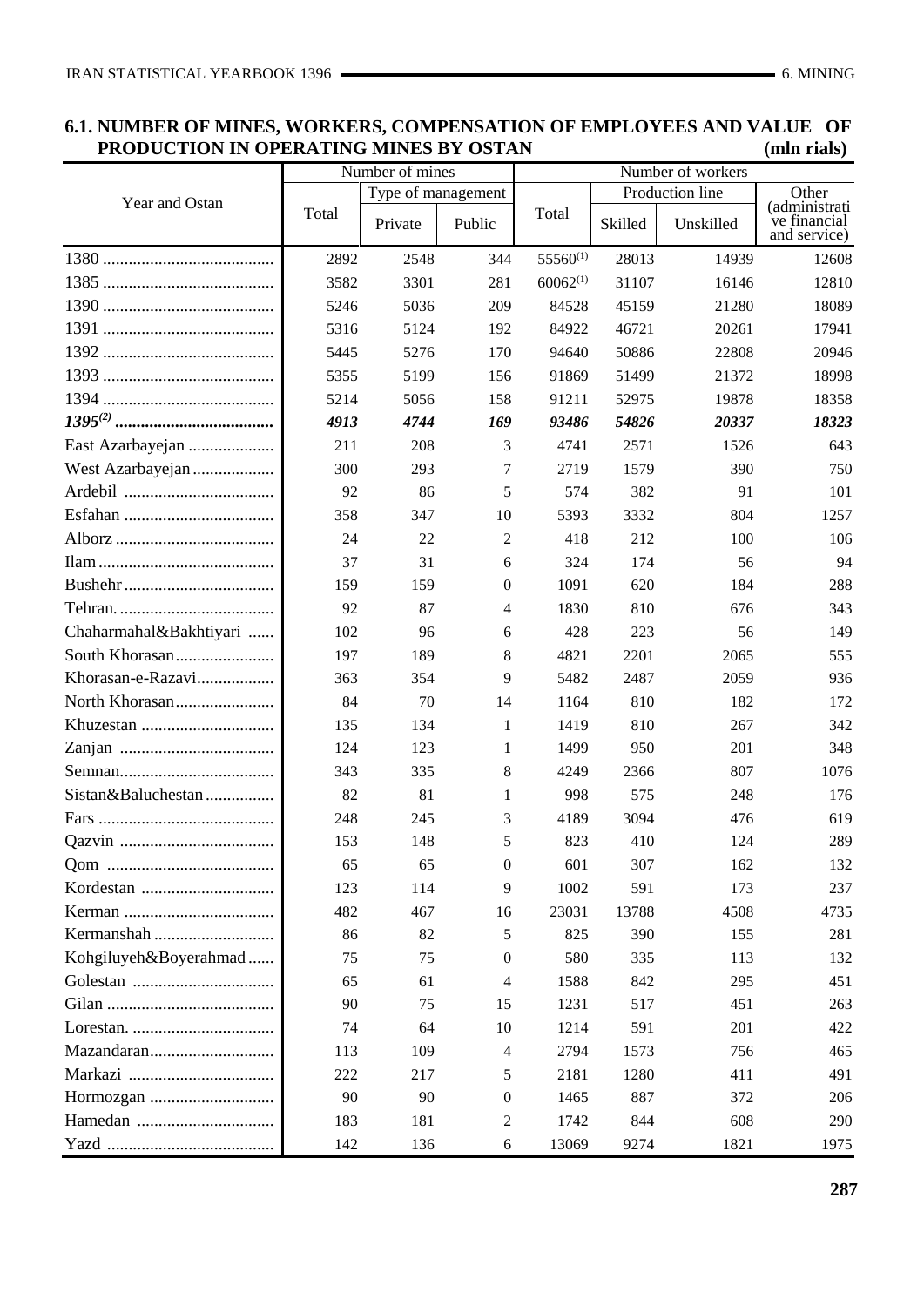# **6.1. NUMBER OF MINES, WORKERS, COMPENSATION OF EMPLOYEES AND VALUE OF PRODUCTION IN OPERATING MINES BY OSTAN (continued)** (mln rials)

| Year and Ostan          | Compensation of employees | Value of production |
|-------------------------|---------------------------|---------------------|
|                         | 899382                    | 5675787             |
|                         | 2307840                   | 22642408            |
|                         | 7316839                   | 65442497            |
|                         | 8857564                   | 101209836           |
|                         | 12063847                  | 126738474           |
|                         | 15797219                  | 139206408           |
|                         | 20722775                  | 118291069           |
|                         | 23912398                  | 165734101           |
|                         | 1636897                   | 12224972            |
|                         | 461506                    | 2186061             |
|                         | 56640                     | 250745              |
|                         | 1134747                   | 5093620             |
|                         | 80568                     | 278258              |
|                         | 45595                     | 233059              |
|                         | 156000                    | 482906              |
|                         | 327757                    | 2069581             |
| Chaharmahal& Bakhtiyari | 54228                     | 298165              |
|                         | 851810                    | 5325000             |
|                         | 1394992                   | 4886821             |
|                         | 267273                    | 753030              |
|                         | 201503                    | 1126366             |
|                         | 316303                    | 4267572             |
|                         | 410186                    | 1874598             |
|                         | 118007                    | 460663              |
|                         | 703479                    | 3764770             |
|                         | 112742                    | 343218              |
|                         | 116408                    | 372171              |
|                         | 136713                    | 2287544             |
|                         | 10044794                  | 76027587            |
|                         | 91161                     | 412673              |
| Kohgiluyeh&Boyerahmad   | 128106                    | 737596              |
|                         | 260198                    | 746570              |
|                         | 133871                    | 628806              |
|                         | 170503                    | 775895              |
|                         | 466519                    | 1467774             |
|                         | 401655                    | 4216144             |
|                         | 292622                    | 2259865             |
|                         | 309947                    | 3186042             |
|                         | 3029669                   | 26696031            |

*1.Excluding the workers of mines in which their excavation activities were outsourced according to an contract in the year 1387 and before .* 

*2.Statistics for sand and gravel mines obtained from sample surveys were generalized to the total country and caused some Differences between the total and sum of parts in some cases. Source: Statistical Centre of Iran.*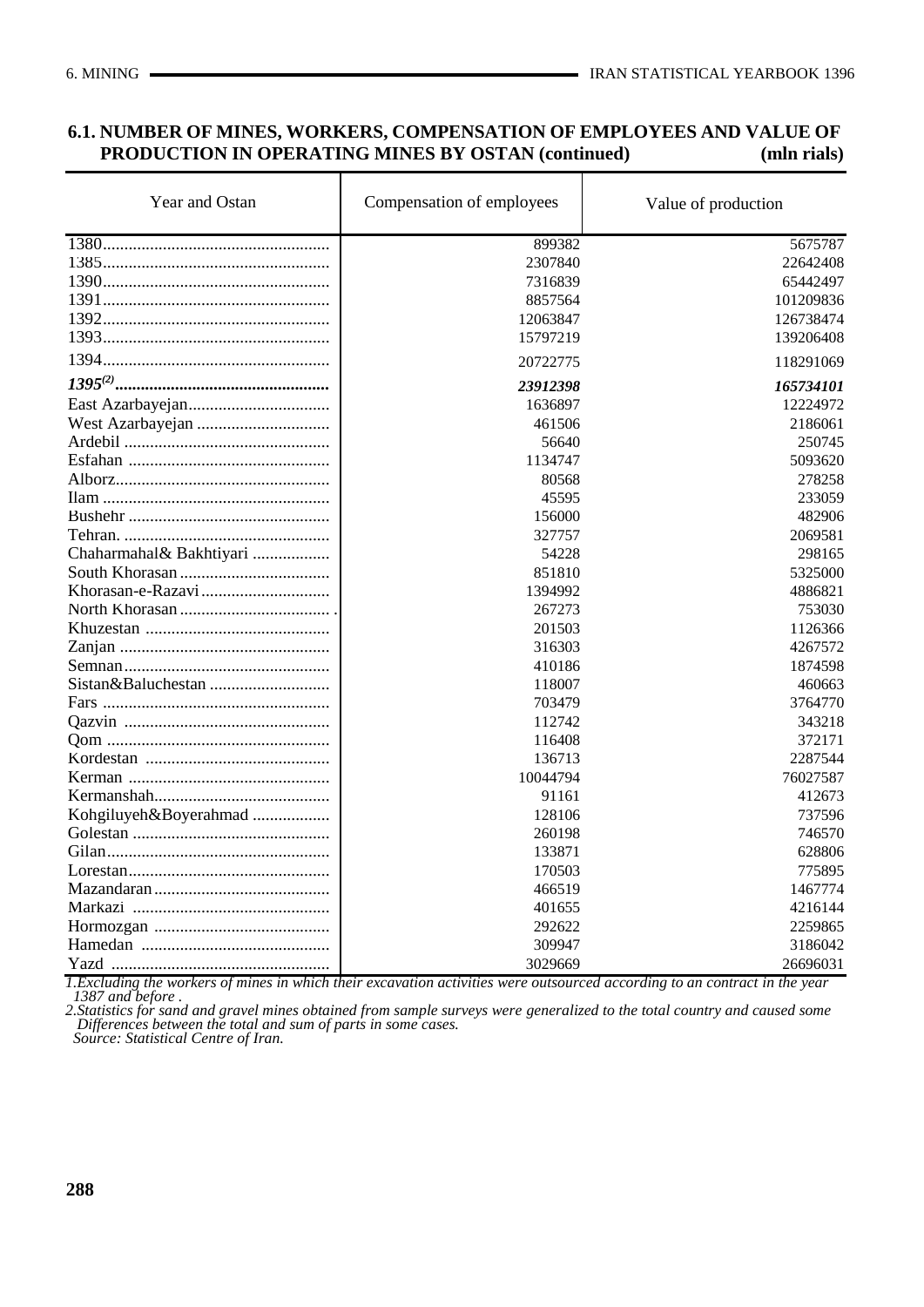

# **6.1. VALUE OF MINERAL PRODUCTS OF OPERATING MINES BY OSTAN, THE YEAR 1395**

**For data see Table 6.1.**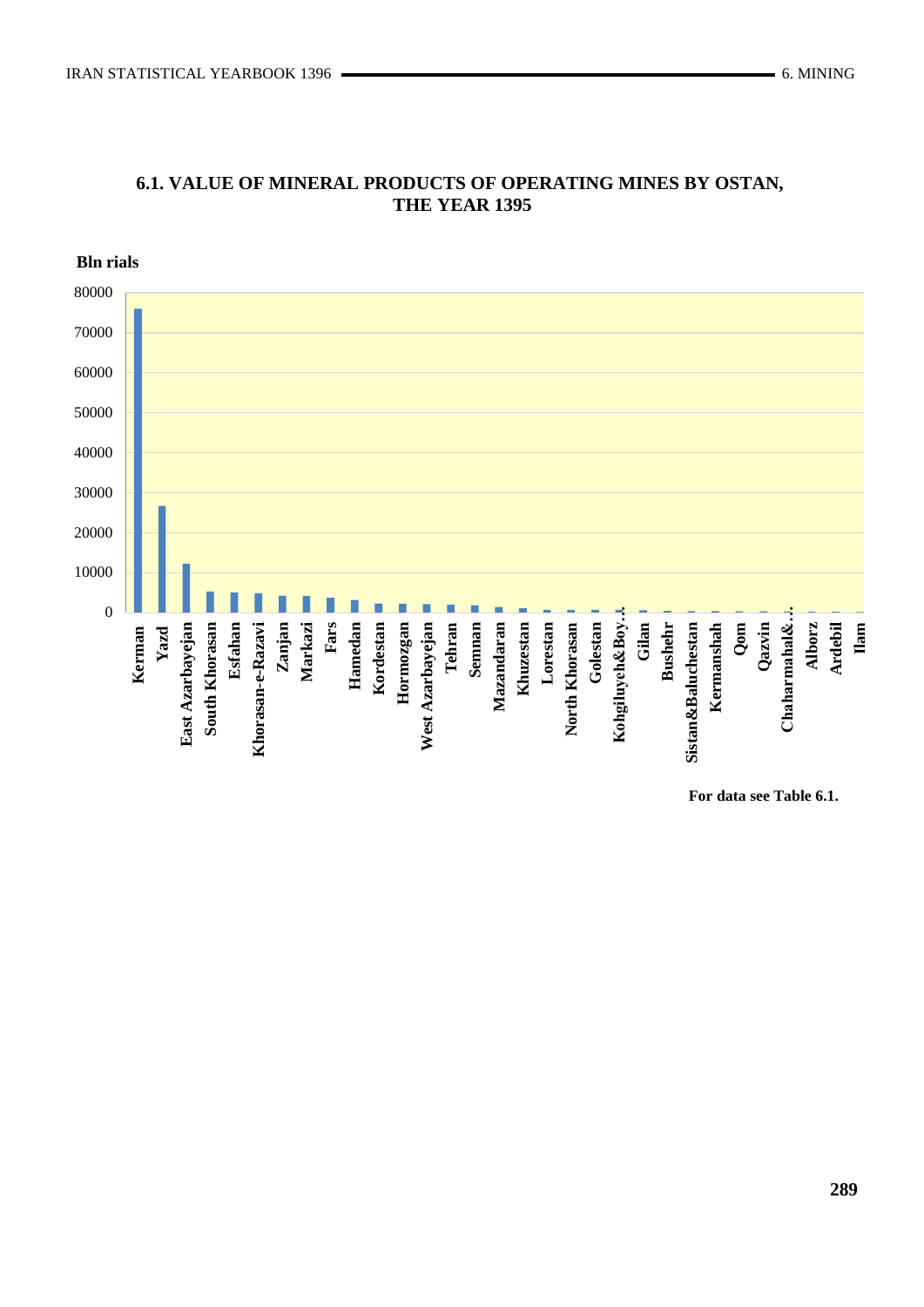# **6.2. NUMBER OF MINES, WORKERS, COMPENSATION OF WAGE AND SALARY EARNERS AND VALUE OF PRODUCTION IN OPERATING MINES BY TYPE OF ACTIVITY, THE YEAR 1395 (mln rials)**

|                                                |                  | Number of mines       |                  | Number of workers |                  |                 | Compensa                  |                     |                        |
|------------------------------------------------|------------------|-----------------------|------------------|-------------------|------------------|-----------------|---------------------------|---------------------|------------------------|
| Activity                                       |                  | Type of<br>management |                  |                   |                  | Production line | Other<br>(administrative  | tion of<br>wage and | Value of<br>production |
|                                                | Total            | Private Public        |                  | Total             | Skilled          | Unskilled       | financial and<br>service) | salary<br>earners   |                        |
|                                                | 4913             | 4744                  |                  | 169 93486         | 54826            | 20337           | 18323                     |                     | 23912398 165734101     |
| Mining of hard coal                            | 92               | 83                    |                  | 9 10136           | 5523             | 3339            | 1274                      | 1719063             | 6139243                |
| Mining of iron ore                             | 119              | 112                   | 7                | 25042             | 15413            | 5099            | 4530                      | 9924675             | 77607538               |
| Mining of lead and zinc                        | 33               | 30                    | 3                | 2640              | 1789             | 408             | 443                       | 722796              | 6396406                |
| Mining of gold ore                             | 7                | 6                     | 1                | 824               | 526              | 156             | 142                       | 219547              | 1188135                |
| Mining of copper ore                           | 42               | 39                    | 3                | 8931              | 5210             | 1985            | 1736                      | 4139587             | 40355435               |
| Mining of chromite                             | 43               | 43                    | 0                | 1970              | 1002             | 679             | 289                       | 568848              | 1558595                |
| Mining of manganese                            | 17               | 17                    | 0                | 472               | 212              | 152             | 108                       | 86573               | 162683                 |
| Mining of bauxite                              | 9                | 6                     | 3                | 597               | 404              | 144             | 49                        | 158932              | 733752                 |
| Mining of nickel,                              |                  |                       |                  |                   |                  |                 |                           |                     |                        |
| antimony and titanium                          | $\overline{4}$   | $\overline{2}$        | $\overline{2}$   | 67                | 40               | 12              | 15                        | 11482               | 138487                 |
| Mining of gravel and                           |                  |                       |                  |                   |                  |                 |                           |                     |                        |
|                                                | 1141             | 1074                  | 67               | 9133              | 4915             | 1891            | 2326                      | 1162806             | 5248537                |
| Mining of decorative                           | 709              | 696                   | 13               | 10222             | 6525             | 1563            | 2135                      | 1773786             | 9825809                |
| Mining of rubble stone                         | 739              | 724                   | 14               | 4055              | 2240             | 799             | 1016                      | 437645              | 1974624                |
| Mining of ballast stone                        | 8                | 8                     | $\boldsymbol{0}$ | 104               | 62               | 16              | 26                        | 29784               | 116127                 |
| Mining of lime stone                           | 902              | 865                   | 37               | 10590             | 6210             | 2172            | 2209                      | 1771147             | 8300567                |
| Mining of gypsum                               | 268              | 266                   | $\overline{c}$   | 2184              | 1229             | 454             | 501                       | 268138              | 1572112                |
| Mining of kaolin and                           |                  |                       |                  |                   |                  |                 |                           |                     |                        |
|                                                | 191              | 190                   | 1                | 1503              | 955              | 252             | 296                       | 232202              | 893646                 |
| Mining of dolomite                             | 28               | 28                    | $\boldsymbol{0}$ | 173               | 85               | 45              | 43                        | 16706               | 72334                  |
| Mining of bentonite's                          |                  |                       |                  |                   |                  |                 |                           |                     |                        |
| and fuller's earth<br>.                        | 61               | 61                    | 0                | 294               | 152              | 75              | 68                        | 22990               | 126211                 |
| Mining of whiting                              | $\boldsymbol{0}$ | $\overline{0}$        | $\boldsymbol{0}$ | $\boldsymbol{0}$  | $\boldsymbol{0}$ | $\mathbf{0}$    | $\boldsymbol{0}$          | $\mathbf{0}$        | $\boldsymbol{0}$       |
| Mining of barite,                              |                  |                       |                  |                   |                  |                 |                           |                     |                        |
| limonite and ferrous                           |                  |                       |                  |                   |                  |                 |                           |                     |                        |
|                                                | 68               | 68                    | $\boldsymbol{0}$ | 509               | 266              | 125             | 118                       | 76518               | 358446                 |
| Mining of strontium<br>sulphate & boron        | 10               | 10                    | $\boldsymbol{0}$ | 91                | 48               | 21              | 22                        | 15327               | 66674                  |
| Mining of sodium                               |                  |                       |                  |                   |                  |                 |                           |                     |                        |
| sulphate                                       | 14               | 12                    | $\mathbf{2}$     | 159               | 71               | 71              | 17                        | 13497               | 120940                 |
| Mining of fluorine                             | 18               | 18                    | $\overline{0}$   | 213               | 117              | 48              | 48                        | 36783               | 313589                 |
| Mining of phosphate,                           |                  |                       |                  |                   |                  |                 |                           |                     |                        |
| potash & iodine                                | 5                | $\overline{c}$        | 3                | 471               | 217              | 67              | 187                       | 111347              | 806241                 |
| Mining of salt                                 | 69               | 69                    | $\boldsymbol{0}$ | 746               | 376              | 210             | 160                       | 93726               | 414958                 |
| Mining of bitumen                              | 9                | 9                     | $\boldsymbol{0}$ | 53                | 13               | 19              | 21                        | 4577                | 40419                  |
| Mining of silica                               | 127              | 125                   | 2                | 924               | 510              | 167             | 247                       | 123938              | 587620                 |
| Mining of ores slag                            | 81               | 81                    | 0                | 501               | 286              | 98              | 117                       | 54470               | 206091                 |
| Mining of feldspar                             | 61               | 61                    | 0                | 389               | 201              | 74              | 114                       | 36707               | 132080                 |
| Mining of talcum                               | 12               | 12                    | 0                | 81                | 45               | 13              | 23                        | 10322               | 33608                  |
| Mining of shell & mica.                        | 12               | 12                    | 0                | 65                | 28               | 24              | 13                        | 7491                | 35325                  |
| Mining of magnesite                            | 10               | 10                    | $\boldsymbol{0}$ | 178               | 101              | 57              | 20                        | 30454               | 140800                 |
| Mining of precious and<br>semi-precious stones | $\sqrt{5}$       | $\sqrt{5}$            | $\boldsymbol{0}$ | 168               | 55               | 103             | 10                        | 30538               | 67069                  |

*1.Statistics for some mines, obtained from sample surveys were generalized to the total country and caused differences between the total and sum of parts in some cases.*

*Source: Statistical Centre of Iran.*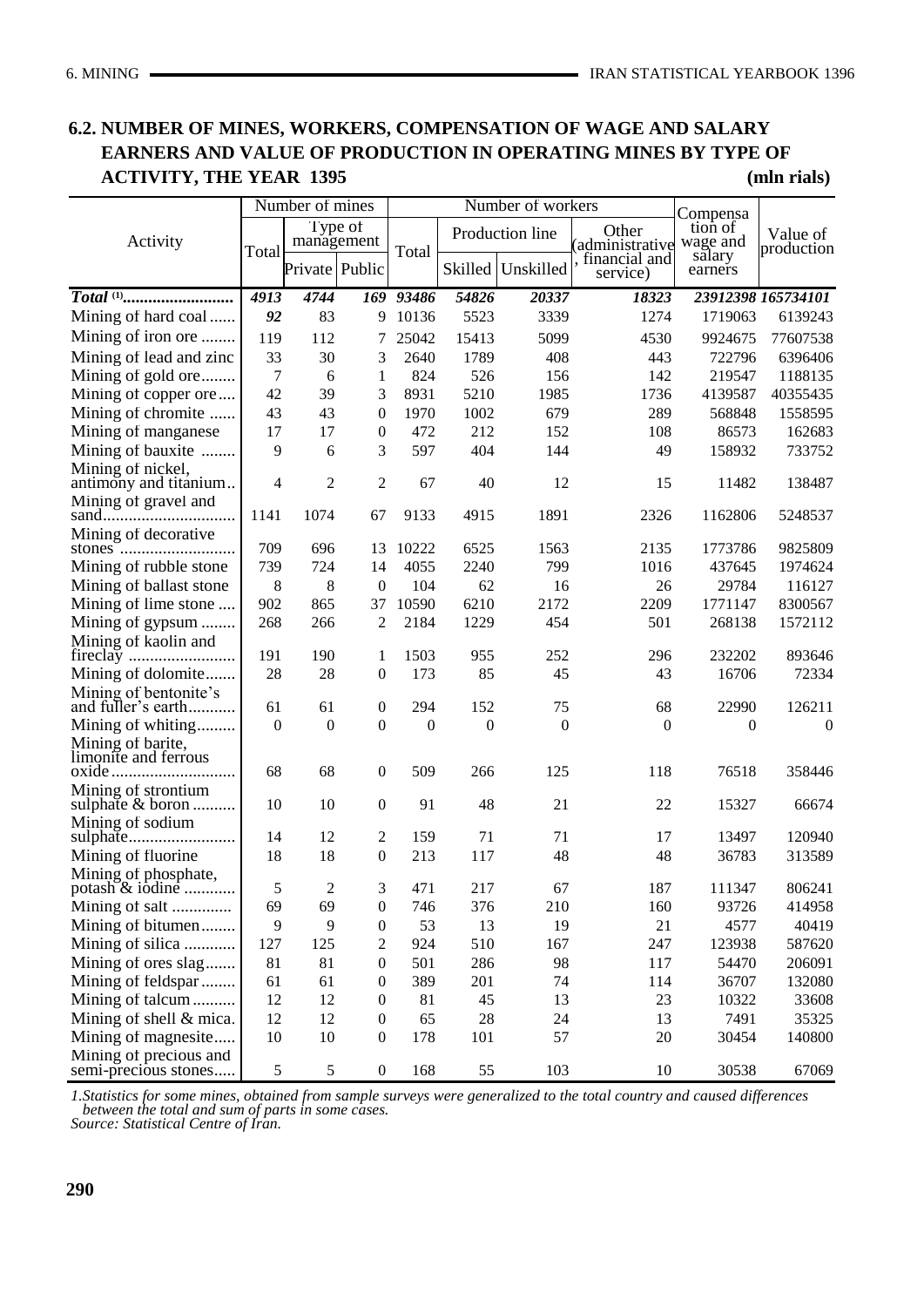#### 6.3. MINERALS PRODUCTION IN OPERATING MINES BY TYPE OF ACTIVITY, THE **YEAR 1395**  $(1000$  tons)

| Activity | Production |
|----------|------------|
|          | 354103     |
|          | 3251       |
|          | 57329      |
|          | 1888       |
|          | 1926       |
|          | 7332       |
|          | 342        |
|          | 72         |
|          | 868        |
|          | 22         |
|          | 73504      |
|          | 10715      |
|          | 22554      |
|          | 515        |
|          | 138560     |
|          | 16377      |
|          | 6120       |
|          | 643        |
|          | 842        |
|          | $\theta$   |
|          | 454        |
|          | 197        |
|          | 865        |
|          | 122        |
|          | 107        |
|          | 2796       |
|          | 16         |
|          | 3730       |
|          | 1823       |
|          | 774        |
|          | 123        |
|          | 79         |
|          | 156        |
|          | 0.119      |

Source: Statistical Centre of Iran.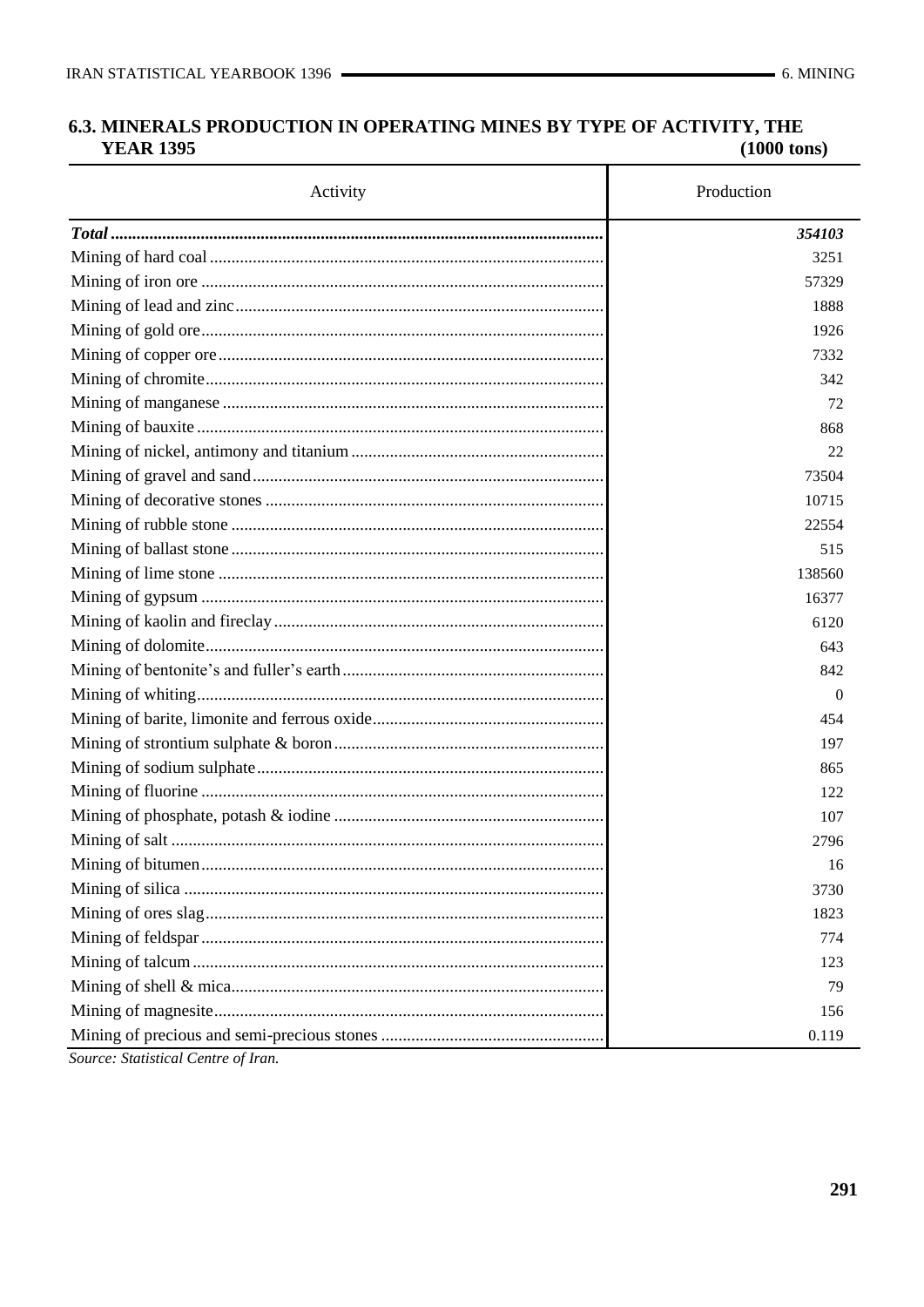#### 6.4. VALUE OF MINERALS PRODUCTION IN OPERATING MINES BY TYPE OF ACTIVITY, **THE YEAR: 1395**  $(mln$  rials)

|                                     | (пши ткию <i>)</i>     |
|-------------------------------------|------------------------|
| Activity                            | Value of<br>production |
|                                     | 165734101              |
|                                     | 6139243                |
|                                     | 77607538               |
|                                     | 6396406                |
|                                     | 1188135                |
|                                     | 40355435               |
|                                     | 1558595                |
|                                     | 162683                 |
|                                     | 733752                 |
|                                     | 138487                 |
|                                     | 5248537                |
|                                     | 9825809                |
|                                     | 1974624                |
|                                     | 116127                 |
|                                     | 8300567                |
|                                     | 1572112                |
|                                     | 893646                 |
|                                     | 72334                  |
|                                     | 126211                 |
|                                     | $\Omega$               |
|                                     | 358446                 |
|                                     | 66674                  |
|                                     | 120940                 |
|                                     | 313589                 |
|                                     | 806241                 |
|                                     | 414958                 |
|                                     | 40419                  |
|                                     | 587620                 |
|                                     | 206091                 |
|                                     | 132080                 |
|                                     | 33608                  |
|                                     | 35325                  |
|                                     | 140800                 |
|                                     | 67069                  |
| Source: Statistical Centre of Iran. |                        |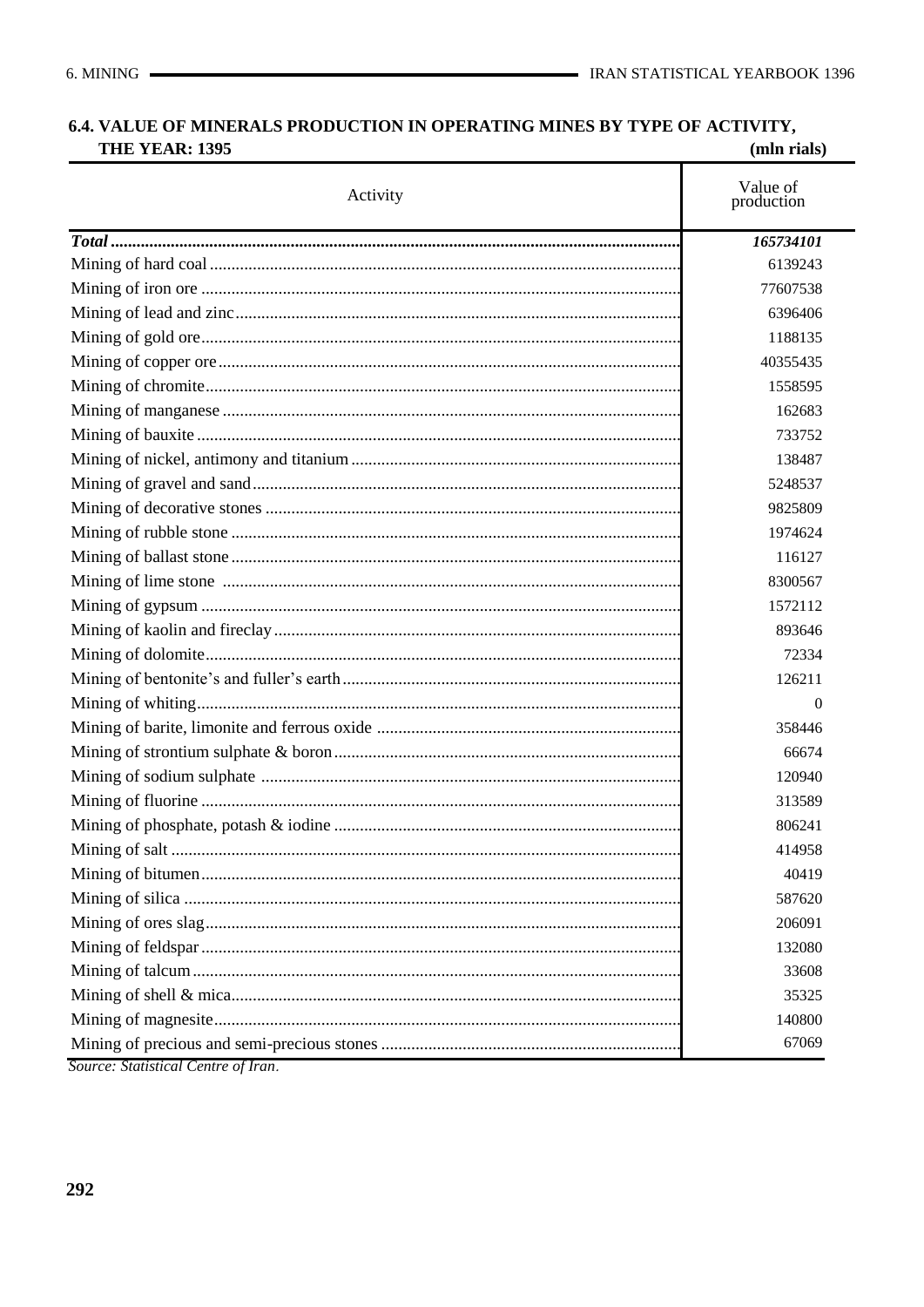### **6.5. VALUE ADDED, INPUTS AND OUTPUTS VALUE OF OPERATING MINES BY OSTAN (mln rials)**

| Year and Ostan | Value added | Payments (inputs) | Receipts (outputs) |
|----------------|-------------|-------------------|--------------------|
|                | 4618050     | 1254791           | 5872841            |
|                | 16666060    | 6345035           | 23011095           |
|                | 47826873    | 19100952          | 66927825           |
|                | 79163479    | 23217922          | 102381401          |
|                | 93432183    | 35910466          | 129342649          |
|                | 97590386    | 45031120          | 142621506          |
|                | 84071447    | 36328753          | 120400200          |
|                | 123275908   | 45348911          | 168624819          |
|                | 10974733    | 1286582           | 12261316           |
|                | 1764745     | 475325            | 2240070            |
|                | 177495      | 83267             | 260762             |
|                | 3357870     | 1892810           | 5250680            |
|                | 199520      | 88875             | 288394             |
|                | 197323      | 43074             | 240396             |
|                | 347954      | 164960            | 512914             |
|                | 1536632     | 604288            | 2140919            |
|                | 212069      | 98039             | 310108             |
|                | 4917193     | 506842            | 5424036            |
|                | 3611329     | 1574142           | 5185471            |
|                | 660459      | 126805            | 787264             |
|                | 802795      | 382949            | 1185744            |
|                | 3198809     | 1162464           | 4361273            |
|                | 1527114     | 399664            | 1926778            |
|                | 325134      | 218106            | 543240             |
|                | 3136397     | 796945            | 3933342            |
|                | 248243      | 112862            | 361105             |
|                | 313805      | 60156             | 373962             |
|                | 2129059     | 228465            | 2357524            |
|                | 55308212    | 21220444          | 76528656           |
|                | 322036      | 104378            | 426414             |
|                | 595286      | 161257            | 756543             |
|                | 516718      | 281578            | 798296             |
|                | 470548      | 163265            | 633812             |
|                | 453316      | 345554            | 798870             |
|                | 1087111     | 502355            | 1589466            |
|                | 3579451     | 712516            | 4291967            |
|                | 1996534     | 502287            | 2498821            |
|                | 2819131     | 445677            | 3264808            |
|                | 16488886    | 10602981          | 27091867           |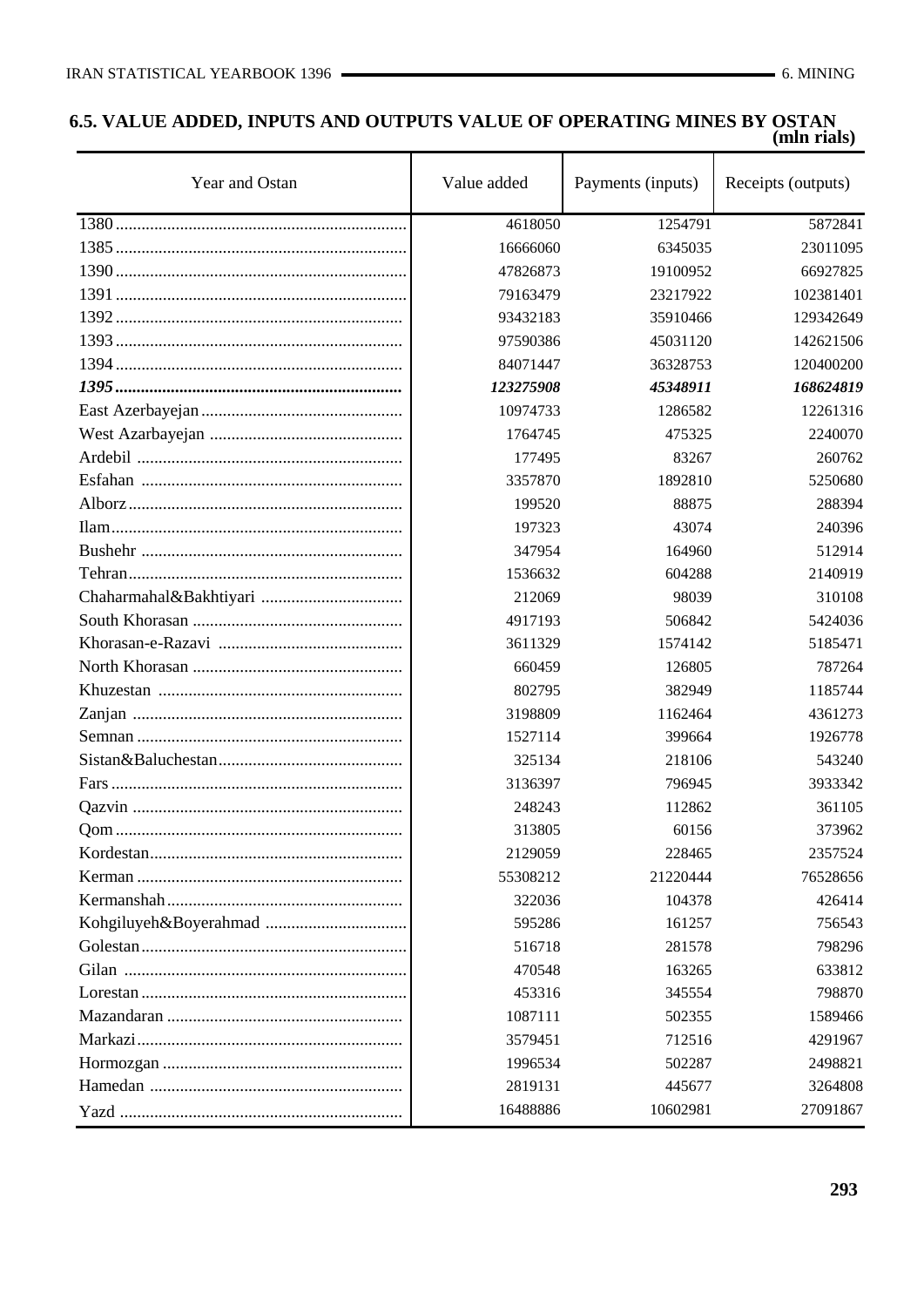### **6.6.VALUE ADDED, INPUTS AND OUTPUTS VALUE OF OPERATING MINES BY TYPE OF ACTIVITY, THE YEAR 1395 (mln rials)**

| Activity                                     | Value added | Payments (inputs) | Receipts (outputs) |
|----------------------------------------------|-------------|-------------------|--------------------|
|                                              | 123275908   | 45348911          | 168624819          |
|                                              | 5530797     | 713428            | 6244225            |
|                                              | 53151619    | 25178688          | 78330306           |
|                                              | 4571068     | 1939934           | 6511003            |
|                                              | 888316      | 312255            | 1200570            |
|                                              | 32524226    | 8278032           | 40802258           |
|                                              | 1398434     | 199165            | 1597599            |
|                                              | 132381      | 30744             | 163125             |
|                                              | 679184      | 56478             | 735662             |
| Mining of nickel, antimony and titanium      | 123248      | 15800             | 139048             |
|                                              | 3932159     | 1597343           | 5529501            |
|                                              | 8124733     | 2061255           | 10185987           |
|                                              | 1459731     | 604517            | 2064248            |
|                                              | 92383       | 32243             | 124626             |
|                                              | 5807501     | 3014684           | 8822185            |
|                                              | 1233842     | 388572            | 1622414            |
|                                              | 714904      | 201437            | 916341             |
|                                              | 45885       | 27983             | 73868              |
| Mining of bentonite and fuller's earth       | 95439       | 34276             | 129716             |
|                                              | $\theta$    | $\overline{0}$    | $\overline{0}$     |
| Mining of barite, limonite and ferrous oxide | 287363      | 79955             | 367317             |
| Mining of strontium sulphate & boron         | 50825       | 17308             | 68132              |
|                                              | 103934      | 17986             | 121921             |
|                                              | 297490      | 24755             | 322245             |
| Mining of phosphate, potash & iodine         | 746970      | 87391             | 834361             |
|                                              | 321998      | 103727            | 425725             |
|                                              | 32989       | 8412              | 41401              |
|                                              | 449394      | 155229            | 604622             |
|                                              | 150923      | 74143             | 225065             |
|                                              | 92027       | 45773             | 137800             |
|                                              | 20522       | 13586             | 34108              |
|                                              | 27350       | 8471              | 35821              |
|                                              | 127389      | 18903             | 146292             |
| Mining of precious and semi-precious stones  | 60887       | 6437              | 67324              |

......................................................................... *Source: Statistical Centre of Iran. Office of Industry, Mining and Infrastructure*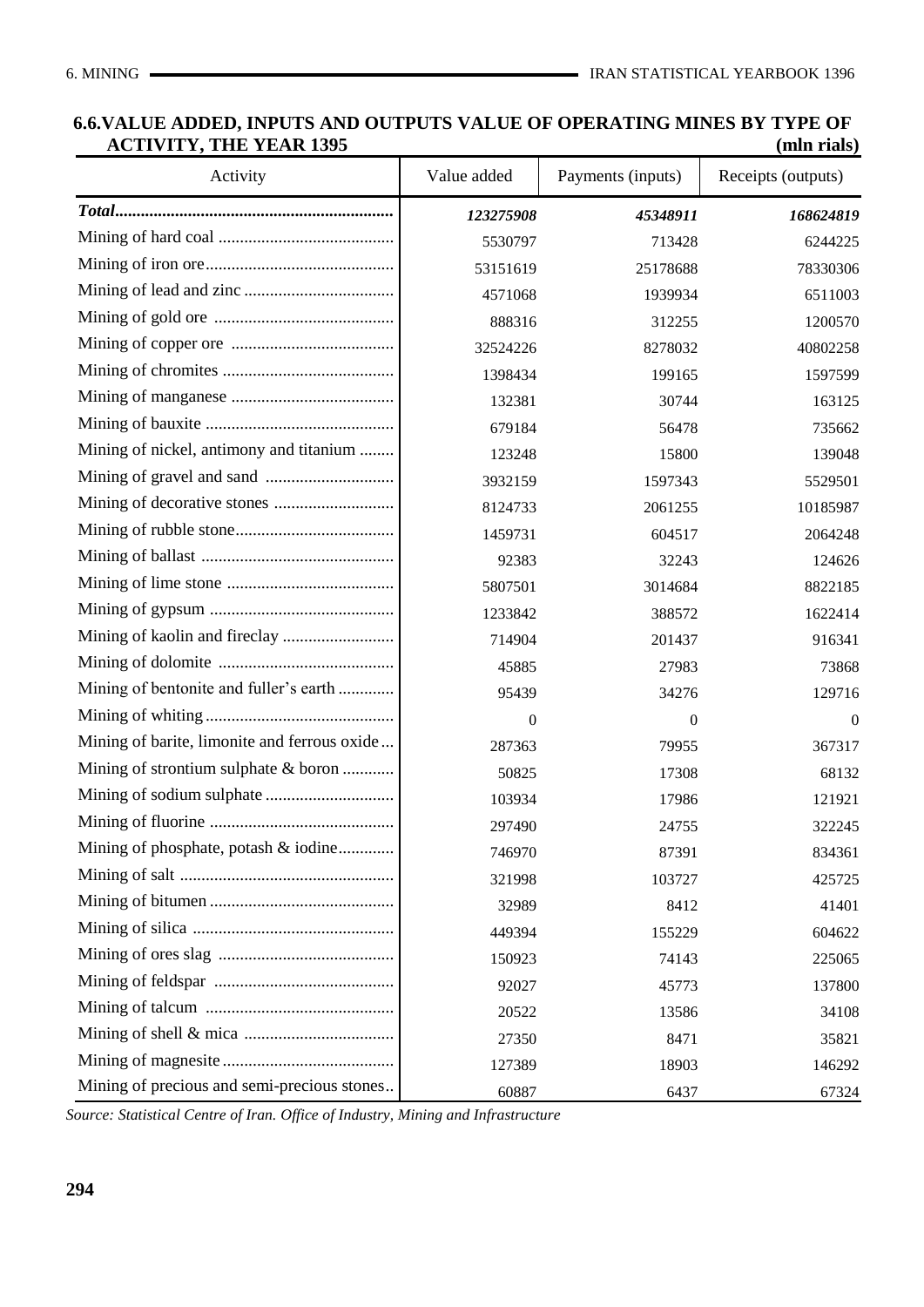



**For data see Tables 6.1 and 6.5.**



**6.3. RATIO OF THE VALUE ADDED OF SELECTED MINES TO THE**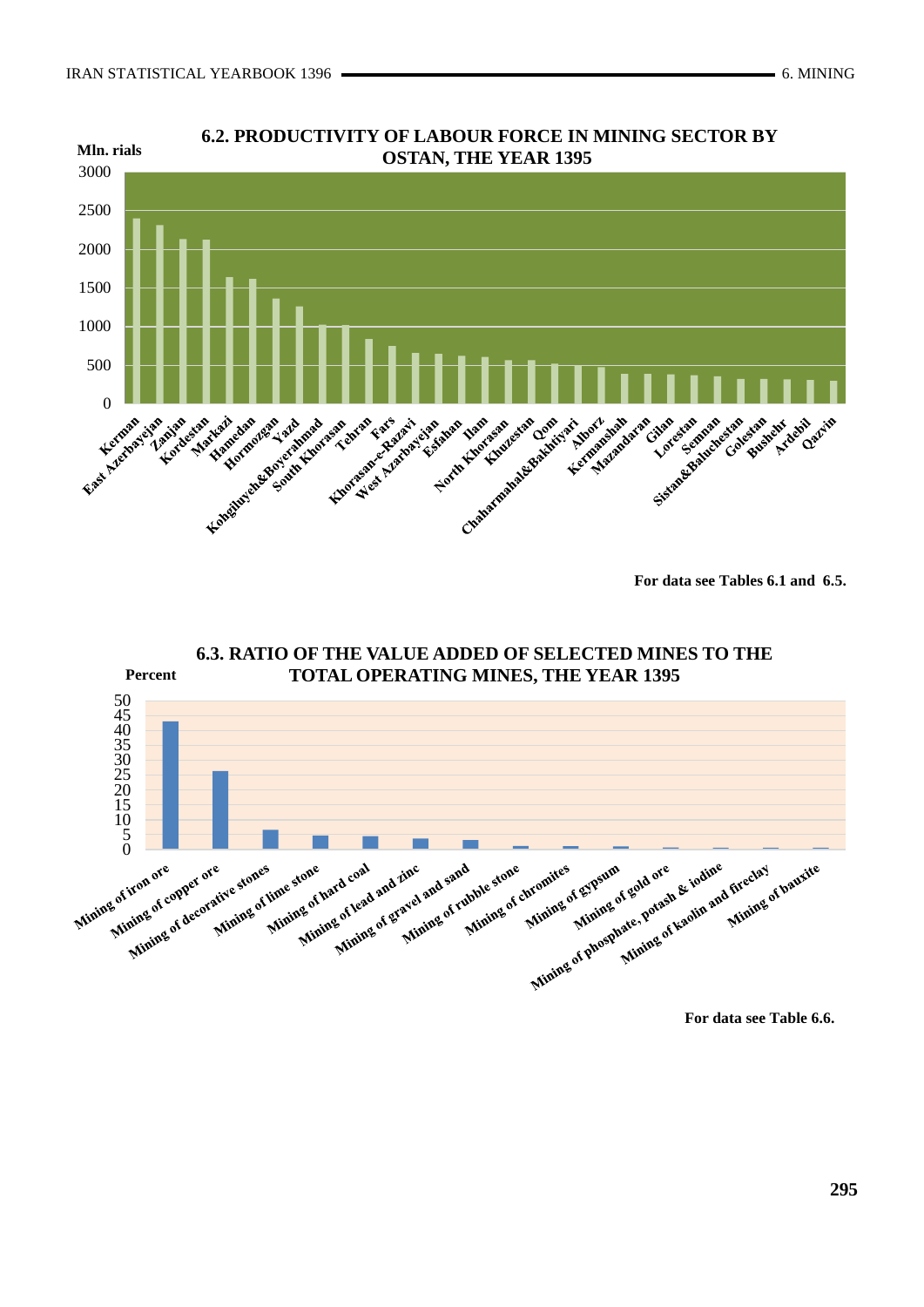### **6.7. INVESTMENT (CHANGES IN THE VALUE OF NON-FINANCIAL ASSETS) IN OPERATING MINES BY TYPE OF CAPITAL PROPERTIES AND OSTAN** (mln rials)

| Year and Ostan            | Total <sup>(1)</sup><br>investment | Durable<br>machinery<br>and<br>equipment<br>and office<br>supplies |         | <b>Building</b><br>and<br>Vehicles instalations<br>(without)<br>land) | Private<br>road  | Exploration<br>and<br>development | Computer<br>software | Other            |
|---------------------------|------------------------------------|--------------------------------------------------------------------|---------|-----------------------------------------------------------------------|------------------|-----------------------------------|----------------------|------------------|
|                           | 667897                             | 537418                                                             | 40533   | 47788                                                                 | 26187            | 10327                             | 1204                 | 4439             |
| 1385                      | 1737226                            | 1328153                                                            | 87357   | 99032                                                                 | 42720            | 174966                            | $-620$               | 5618             |
|                           | 6149346                            | 2957585                                                            | 251308  |                                                                       | 411553 124038    | 246425                            |                      | 3112 2155326     |
|                           | 8606538                            | 6115720                                                            | 473711  | 1528769                                                               | 112297           | 316678                            | 20128                | 39235            |
|                           | 12980023                           | 10320746                                                           | 31808   | 1247367                                                               | 283592           | 374570                            | 24809                | 697131           |
|                           | 19872751                           | 10241005                                                           | 345517  | 1092013 213925                                                        |                  | 760531                            | 7477                 | 7212285          |
|                           | 29420549                           | 16661997                                                           | 1194231 | 2659318 439458                                                        |                  | 8357900                           | 4242                 | 103403           |
| 1395                      | 20368200                           | 14421854                                                           | 330705  | 2680180 462252                                                        |                  | 430180                            |                      | 9890 2033139     |
| East Azarbayejan          | 2367110                            | 377386                                                             | 16514   | 61587                                                                 | 11041            | 430                               |                      | 114 1900038      |
| West Azarbayejan          | 389275                             | 341078                                                             | 5237    | 13802                                                                 | 9032             | 17691                             | 14                   | 2422             |
| Ardebil                   | 29348                              | 23678                                                              | 2785    | 25                                                                    | 1985             | 778                               | 95                   | 3                |
| Esfahan                   | 753159                             | 671063                                                             | 18812   | 28835                                                                 | 24806            | 7676                              | $-658$               | 2625             |
| Alborz                    | 39797                              | 36038                                                              | 1597    | 521                                                                   | 1036             | $\theta$                          | 605                  | $\boldsymbol{0}$ |
| Ilam                      | 29799                              | 22242                                                              | 7084    | 221                                                                   | 224              | $\theta$                          | 29                   | $\Omega$         |
| Bushehr                   | 65184                              | 56183                                                              | 1750    | 541                                                                   | 5382             | 1300                              | 28                   | $\Omega$         |
| Tehran                    | 268910                             | 162813                                                             | 797     | 38646                                                                 | 547              | 200                               | 290                  | 65616            |
| Chaharmahal&Bakhtiyari    | 39951                              | 34840                                                              | 1527    | 340                                                                   | 3245             | $\theta$                          | $\boldsymbol{0}$     | $\mathbf{0}$     |
| South Khorasan            | 117934                             | 78373                                                              | 1105    | 17704                                                                 | 3659             | 12471                             | 130                  | 4491             |
| Khorasan-e-Razavi         | 495076                             | 313478                                                             | 47396   | 8578                                                                  | 15432            | 105765                            | 362                  | 4066             |
| North Khorasan            | 62235                              | 53838                                                              | 3017    | 1925                                                                  | 3356             | 70                                | 28                   | $\overline{0}$   |
| Khuzestan                 | 133910                             | 52680                                                              | 24354   | 35100                                                                 | 16735            | 5040                              | $\boldsymbol{0}$     | $\mathbf{0}$     |
|                           | 150181                             | 86079                                                              | 16130   | 34120                                                                 | 2315             | 3156                              | 107                  | 8274             |
| Semnan                    | 143338                             | 103950                                                             | 16768   | 7385                                                                  | 4417             | 10260                             | 318                  | 239              |
| Sistan&Baluchestan        | 58053                              | 32340                                                              | 12031   | 1794                                                                  | 9789             | 530                               | 28                   | 1540             |
| Fars                      | 554750                             | 493537                                                             | 35113   | 11636                                                                 | 13734            | 730                               | 1                    | $\mathbf{0}$     |
| Qazvin                    | 128707                             | 110843                                                             | 4307    | 5000                                                                  | 3772             | 4028                              | 303                  | 453              |
|                           | 17018                              | 9872                                                               | 1425    | 270                                                                   | 3500             | 1800                              | 101                  | 50               |
| Kordestan                 | 200509                             | 171999                                                             | 5163    | 8528                                                                  | 11580            | 3058                              | 43                   | 137              |
| Kerman                    | 10571711                           | 9007940                                                            | 45023   | 1089847 210205                                                        |                  | 215440                            | 3256                 | $\boldsymbol{0}$ |
| Kermanshah                | 53649                              | 49032                                                              | 557     | 3157                                                                  | 740              | 120                               | $\overline{4}$       | 40               |
| Kohgiluyeh&<br>Boyerahmad | 15502                              | 12513                                                              | 2327    | 663                                                                   | $\boldsymbol{0}$ | $\boldsymbol{0}$                  | $\boldsymbol{0}$     | $\boldsymbol{0}$ |
| Golestan                  | 113676                             | 51290                                                              | 2752    | 18862                                                                 | $\theta$         | $\theta$                          | 105                  | 40667            |
|                           | 41182                              | 24732                                                              | 2480    | 10130                                                                 | 402              | 3403                              | 35                   | $\boldsymbol{0}$ |
| Lorestan                  | 60714                              | 59387                                                              | 347     | 0                                                                     | $\theta$         | $\boldsymbol{0}$                  | $\boldsymbol{0}$     | 980              |
| Mazandaran                | 160071                             | 119741                                                             | 13512   | 7673                                                                  | 13683            | 5462                              | $\boldsymbol{0}$     | $\mathbf{0}$     |
| Markazi                   | 250234                             | 218801                                                             | 10086   | 6350                                                                  | 7515             | 6542                              | 694                  | 246              |
| Hormozgan                 | 136731                             | 110615                                                             | 10412   | 7812                                                                  | 4190             | 3084                              | 618                  | $\boldsymbol{0}$ |
| Hamedan                   | 107416                             | 72323                                                              | 5524    | 19812                                                                 | 5120             | 2262                              | 954                  | 1421             |
| Yazd                      | 2813070                            | 1463168                                                            | 14772   | 1239316                                                               | 74808            | 18885                             | 2289                 | $-169$           |

*1.Difference in the total is due to rounded numbers.*

*2.Revised figures.*

*Source: Statistical Centre of Iran.Office of Industry, Mining and Infrastructure*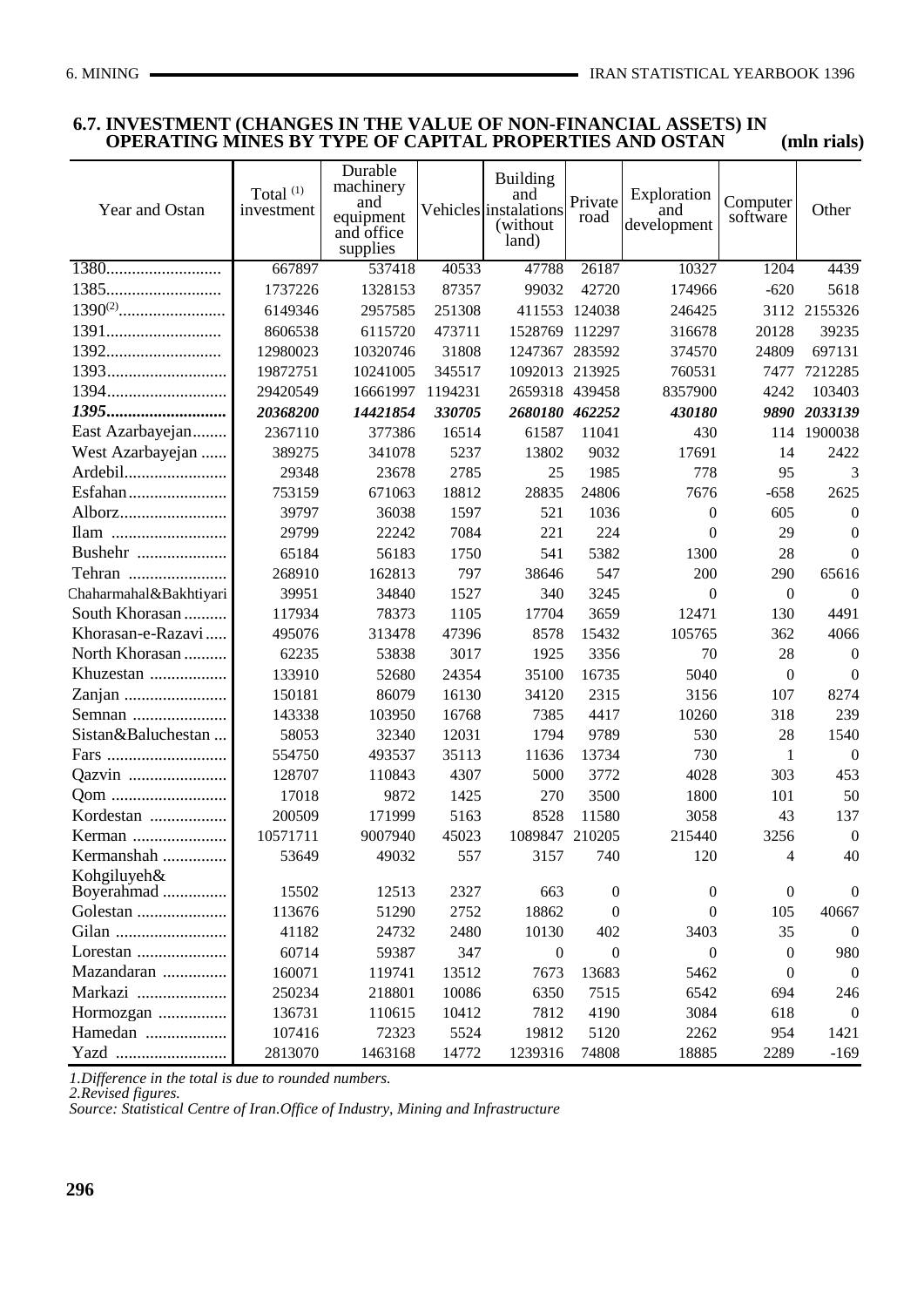# **6.8. INVESTMENT (CHANGES IN THE VALUE OF NON-FINANCIAL ASSETS) IN OPERATING MINES BY TYPE OF NON-FINANCIAL ASSETS AND TYPE OF ACTIVITY,THE YEAR 1395**

|                                                 |                  |                                                           |                  | (mln rials)                                     |
|-------------------------------------------------|------------------|-----------------------------------------------------------|------------------|-------------------------------------------------|
| Activity                                        | Total investment | Durable machinery<br>and equipment and<br>office supplies | Vehicles         | Building and<br>installations<br>(without land) |
|                                                 | 20368200         | 14421854                                                  | 330705           | 2680180                                         |
| Mining of hard coal                             | 146324           | 83098                                                     | 11490            | 25819                                           |
| Mining of iron ore                              | 13395910         | 10385279                                                  | 85990            | 2314288                                         |
| Mining of lead and zinc                         | 170525           | 100202                                                    | 15293            | 28281                                           |
| Mining of gold ore                              | 104064           | 94102                                                     | 2906             | 5279                                            |
| Mining of copper ore                            | 2822137          | 808122                                                    | 23456            | 85830                                           |
| Mining of chromite                              | 55038            | 41119                                                     | 3858             | 4537                                            |
| Mining of manganese                             | 15540            | 8606                                                      | 1287             | 265                                             |
| Mining of bauxite                               | 16932            | 5778                                                      | 1309             | 487                                             |
| Mining of nickel, antimony                      | 14484            | 7187                                                      | 532              | 2500                                            |
| Mining of gravel and sand                       | 693572           | 504678                                                    | 27800            | 79465                                           |
| Mining of decorative stones                     | 1181919          | 1026557                                                   | 41551            | 34563                                           |
| Mining of rubble stone                          | 300455           | 261958                                                    | 18468            | 7664                                            |
| Mining of ballast                               | 14697            | 11710                                                     | 2503             | 246                                             |
| Mining of lime stone                            | 831321           | 659196                                                    | 68309            | 44950                                           |
| Mining of gypsum                                | 157629           | 126958                                                    | 14192            | 6506                                            |
| Mining of kaolin and                            | 92362            | 81205                                                     | 3519             | 2161                                            |
| Mining of dolomite                              | 16772            | 16027                                                     | 84               | $\theta$                                        |
| Mining of bentonite and                         | 7352             | 4431                                                      | 779              | 476                                             |
| Mining of whiting                               | $\boldsymbol{0}$ | $\boldsymbol{0}$                                          | $\boldsymbol{0}$ | $\Omega$                                        |
| Mining of barite, limonite<br>and ferrous oxide | 69490            | 46942                                                     | 1469             | 16105                                           |
| Mining of strontium<br>sulphate & boron         | 16804            | 13549                                                     | 1033             | 897                                             |
| Mining of sodium sulphate                       | 2008             | 615                                                       | 321              | 28                                              |
| Mining of fluorine                              | 13814            | 11351                                                     | 829              | 800                                             |
| Mining of phosphate, potash                     | 24636            | $-22997$                                                  | $-1317$          | 8284                                            |
|                                                 | 38088            | 7402                                                      | 1944             | 6768                                            |
| Mining of bitumen                               | 2369             | 2310                                                      | 4                | $\theta$                                        |
| Mining of silica                                | 97618            | 76447                                                     | 2501             | 2274                                            |
| Mining of ores slag                             | 29073            | 25054                                                     | 1409             | 621                                             |
| Mining of feldspar                              | 16281            | 13239                                                     | 961              | 1061                                            |
| Mining of talcum                                | 11171            | 10767                                                     | 240              | 24                                              |
| Mining of shell & mica                          | 5121             | 5106                                                      | $\theta$         | $\theta$                                        |
| Mining of magnesite                             | 434              | 2498                                                      | $-2214$          | $\boldsymbol{0}$                                |
| Mining of precious and<br>semi-precious stones  | 4261             | 3361                                                      | 200              | $\mathbf{0}$                                    |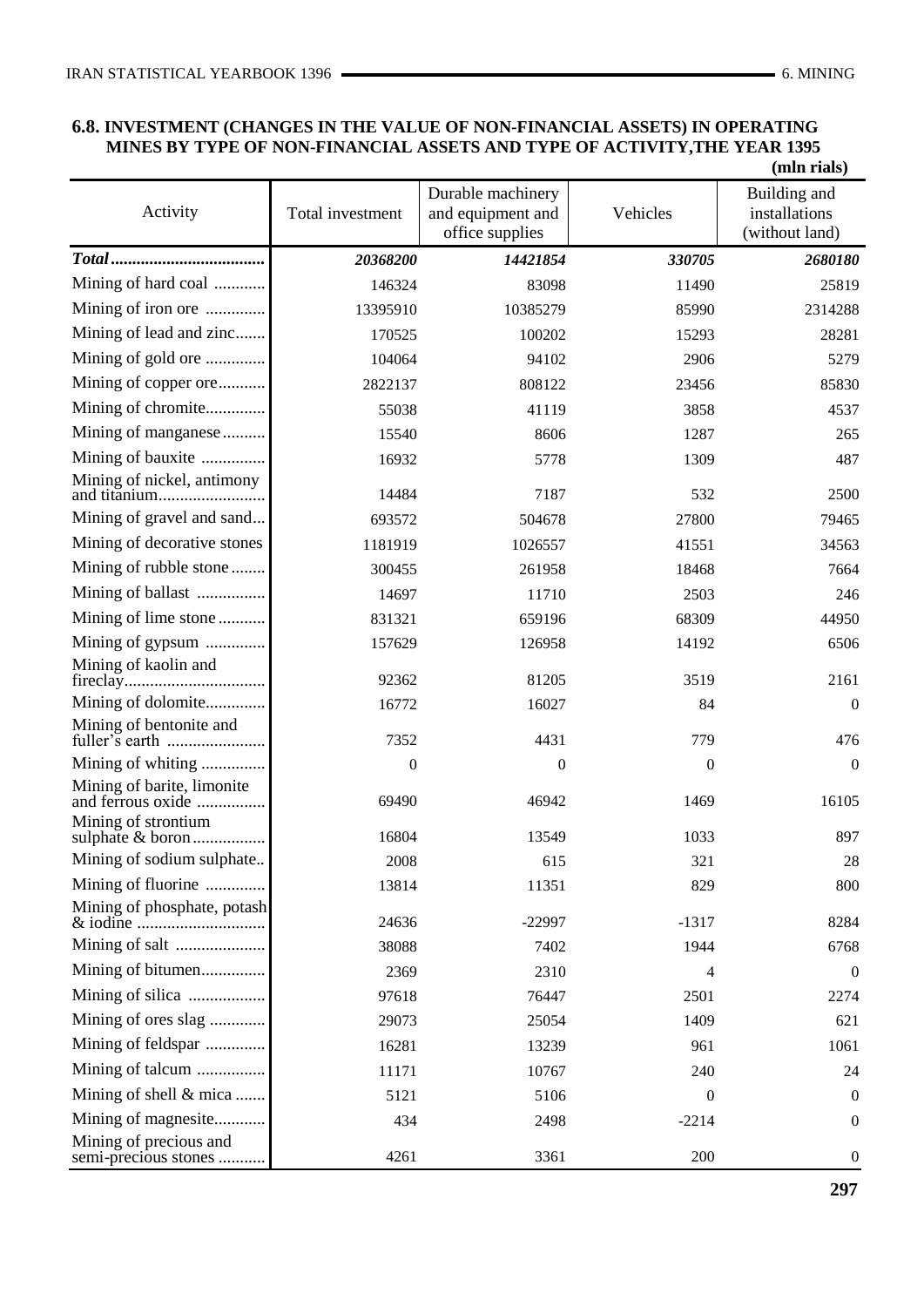### **6.8. INVESTMENT (CHANGES IN THE VALUE OF NON-FINANCIAL ASSETS) IN OPERATING MINES BY TYPE OF NON-FINANCIAL ASSETS AND TYPE OF ACTIVITY,THE YEAR 1395**   $(continued)$

| (mln rials) |  |
|-------------|--|
|             |  |

| Activity                                       | Private road     | Exploration and<br>development | Computer software | Other            |
|------------------------------------------------|------------------|--------------------------------|-------------------|------------------|
|                                                | 462252           | 430180                         | 9890              | 2033139          |
| Mining of hard coal                            | 7200             | 18471                          | 246               | 0                |
| Mining of iron ore                             | 289905           | 308863                         | 6024              | 5561             |
| Mining of lead and zinc                        | 1753             | 19763                          | 235               | 4999             |
| Mining of gold ore                             | 130              | 1529                           | 43                | 75               |
| Mining of copper ore                           | 506              | 3994                           | 179               | 1900050          |
| Mining of chromite                             | 1874             | 3644                           | 6                 | $\boldsymbol{0}$ |
| Mining of manganese                            | 3516             | 1800                           | 61                | 5                |
| Mining of bauxite                              | 462              | 8870                           | 26                | $\overline{0}$   |
| Mining of nickel, antimony                     |                  |                                |                   |                  |
|                                                | 1330             | 1430                           | 5                 | 1500             |
| Mining of gravel and sand.                     | 9809             | 4248                           | 1729              | 65844            |
| Mining of decorative stones                    | 46635            | 27366                          | 755               | 4491             |
| Mining of rubble stone                         | 10020            | 1800                           | 389               | 156              |
| Mining of ballast                              | 135              | $\boldsymbol{0}$               | 102               | $\mathbf{0}$     |
| Mining of lime stone                           | 42748            | 10589                          | $-155$            | 5685             |
| Mining of gypsum                               | 7530             | 2123                           | 60                | 261              |
| Mining of kaolin and                           |                  |                                |                   |                  |
|                                                | 4057             | 485                            | 52                | 883              |
| Mining of dolomite                             | 160              | 30                             | $\theta$          | 471              |
| Mining of bentonite and                        | 806              | 830                            | 10                | 20               |
| Mining of whiting                              | 0                | $\boldsymbol{0}$               | $\theta$          | $\mathbf{0}$     |
| Mining of barite, limonite                     |                  |                                |                   |                  |
| and ferrous oxide                              | 1403             | 3504                           | 31                | 36               |
| Mining of strontium                            |                  |                                |                   |                  |
| sulphate & boron                               | 162              | 400                            | 10                | 753              |
| Mining of sodium sulphate                      | 40               | $\theta$                       | 5                 | 1000             |
| Mining of fluorine                             | 645              | 185                            | 4                 | $\boldsymbol{0}$ |
| Mining of phosphate,                           |                  |                                |                   |                  |
|                                                | $\overline{0}$   | $\theta$                       | $\theta$          | 40667            |
|                                                | 15877            | 5835                           | 25                | 239              |
| Mining of bitumen                              | 55               | $\boldsymbol{0}$               | $\boldsymbol{0}$  | $\boldsymbol{0}$ |
| Mining of silica                               | 13686            | 2530                           | $\theta$          | 181              |
| Mining of ores slag                            | 1001             | 884                            | $\Omega$          | 103              |
| Mining of feldspar                             | 542              | 356                            | 12                | 110              |
| Mining of talcum                               | 100              | $\boldsymbol{0}$               | 40                | 0                |
| Mining of shell & mica                         | 15               | $\Omega$                       | $\mathbf{0}$      | $\mathbf{0}$     |
| Mining of magnesite                            | $\boldsymbol{0}$ | 150                            | $\boldsymbol{0}$  | $\mathbf{0}$     |
| Mining of precious and<br>semi-precious stones | 150              | 500                            | $\boldsymbol{0}$  | 50               |

*Source: Statistical Centre of Iran*. *Office of Industry, Mining and Infrastructure*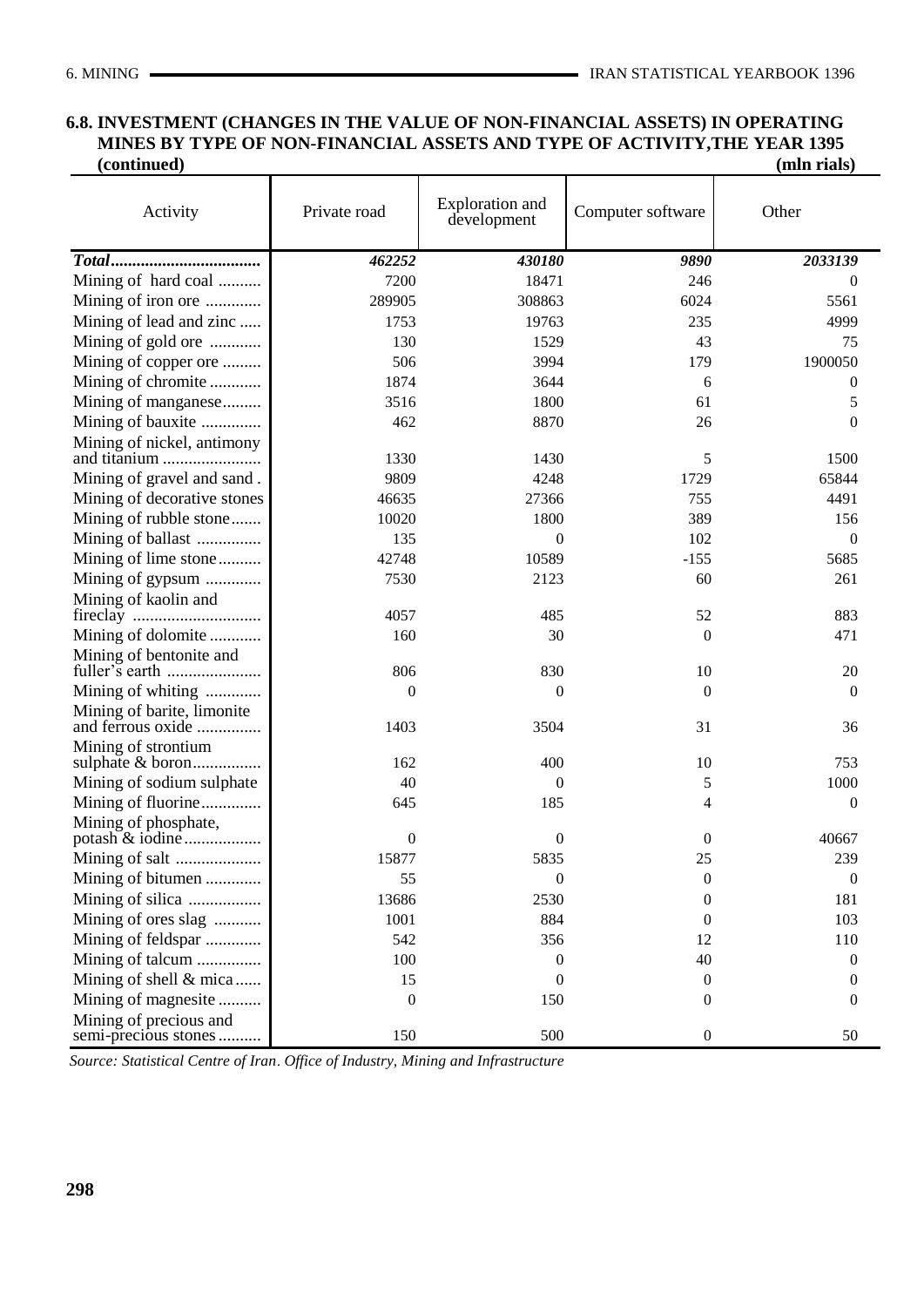## **6.9. GENERAL CHARACTERISTICS OF MINES COOPERATIVES AT THE END OF THE**<br> *(mln rials)*  **YEAR (mln rials)**

| -----                            |        |         |         | ппп гипэ |
|----------------------------------|--------|---------|---------|----------|
| Description                      | Number | Members | Workers | Capital  |
| Registered cooperatives $^{(1)}$ |        |         |         |          |
|                                  | 1691   | 21373   | 12146   | 106325   |
|                                  | 2303   | 32970   | 19000   | 206103   |
|                                  | 2413   | 35997   | 21180   | 185112   |
|                                  | 2666   | 78958   | 25189   | 273966   |
|                                  | 2701   | 79202   | 25910   | 1507179  |
|                                  | 2750   | 80001   | 26543   | 1543797  |
|                                  | 2807   | 74112   | 26838   | 710217   |
|                                  | 2840   | 75944   | 26880   | 762086   |
| Cooperatives under establishment |        |         |         |          |
|                                  | 56     | 972     | 342     | 3502     |
|                                  | 137    | 2277    | 1251    | 20253    |
|                                  | 252    | 5359    | 3514    | 9087     |
|                                  | 301    | 5169    | 5321    | 16018    |
|                                  | 274    | 5054    | 5372    | 986814   |
|                                  | 263    | 2793    | 4928    | 72092    |
|                                  | 270    | 2870    | 4868    | 82033    |
|                                  | 270    | 3273    | 4521    | 61548    |
| Cooperatives in operation        |        |         |         |          |
|                                  | 841    | 12029   | 7555    | 77835    |
|                                  | 966    | 16074   | 9045    | 112456   |
|                                  | 896    | 46355   | 8961    | 118580   |
|                                  | 940    | 55064   | 9990    | 176791   |
|                                  | 944    | 54987   | 10158   | 1326258  |
|                                  | 956    | 57566   | 10894   | 1395813  |
|                                  | 950    | 51133   | 10507   | 555342   |
|                                  | 916    | 50447   | 10318   | 595533   |